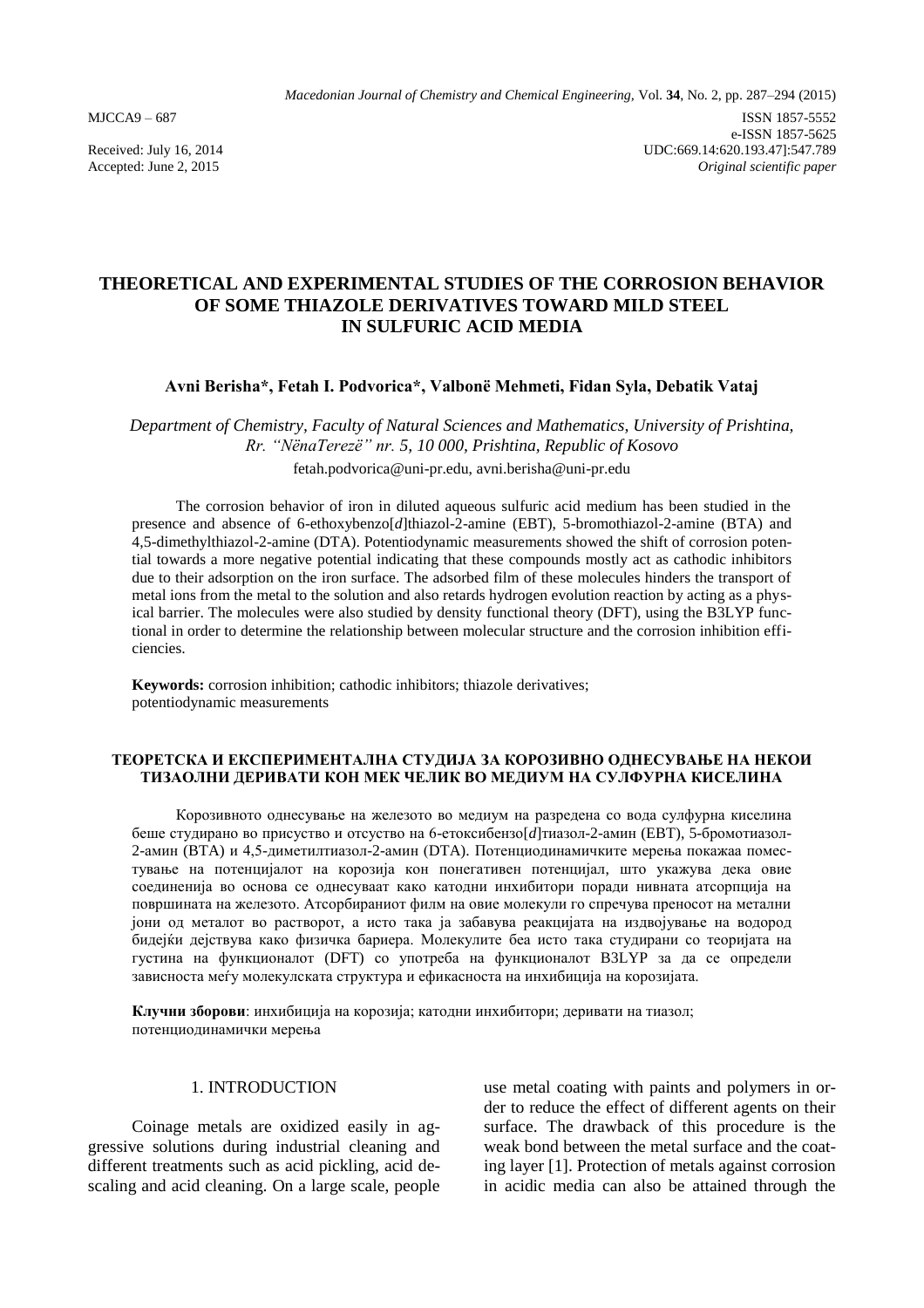use of inhibitors which are able to prevent or mitigate the oxidation reaction of the metal [2–4]. These materials can be inorganic or organic substances which, when added at small concentrations in acid solution, interact specifically with the metal surface; for example electrostatic attractions between charged molecules and metal surfaces, interactions of electron-rich atoms in molecules with metal, etc. [5, 6]. The metal protection can be also achieved through the use of surface modification strategies by chemical or electrochemical methods such SAM's (Self Assembled Monolayers) formed from phosphonic acids [7, 8] or electrochemical reduction of aryldiazonium salts on metals [9], with the exception of 2,6-dimethylbenzene diazonium salt [10]. Once reduced electrochemically or chemically on the surface of the materials, aryl diazonium salts provide very reactive aryl species which react with their surface and form strong attached organic layers. In the case of an iron electrode, the organic films also reveal protective properties, as they diminish the iron corrosion rate in aqueous acid and neutral medium. In addition, different organic heterocyclic compounds have been found to be effective inhibitors for steel in different corrosive media [11]. The electron density of the molecule depends on the existing functional group in the molecules such as heteroatoms (e.g., N, O, S and P), aromatic rings and others [12–15]. Molecules with high electron density are prone to coordinating to a greater extent with the metal surface, thereby acting as efficient corrosion inhibitors [16, 17]. Thiazole derivatives are considered non-cytotoxic substances, with the potential to replace other toxic organic inhibitors used for the corrosion protection of metals.

Quantum chemical methods are frequently utilized to clarify the physicochemical properties of the molecules of interest in order to understand their interaction with the metal surface and to define the centers in the molecules which are responsible for such interactions [12, 18, 19]. In this work, density functional theory is applied to obtain some molecular properties of 6-ethoxybenzo [*d*]thiazol-2-amine (**EBT**), 5-bromothiazol-2-amine (**BTA**) and 4,5-dimethylthiazol-2-amine (**DTA**) and to investigate the possible relationship between those computed molecular properties with the corrosion inhibition efficiencies of these molecules.

# 2. EXPERIMENTAL SECTION

The electrodes were made of commercial 316 stainless steel. For electrochemical measurements, wires with  $0.55 \text{ cm}^2$  surface were used. The steel surface was mechanically polished with emery paper, cleaned with distilled water and degreased in ethanol, washed with distilled water and finally dried in air.

The polarization studies were carried out in 0.001 M sulfuric acid using a computer-controlled PalmSens potentiostat and employing a three electrode cell assembly. A saturated calomel electrode (SCE) and platinum electrode were used as the reference and auxiliary electrodes, respectively. All solutions were prepared from analytic grade chemicals and bidistilled water.

# 2.1. *Computational details*

The calculations presented below were done by using Functional Theory (DFT) method with the B3LYP functional using the 6-31G(d,p). Molecular parameters like electronegativity, global hardness and softness, electron affinity and ionization potential may be defined in relationships of the energy of the HOMO and the LUMO which can be calculated, in a reproducible manner, by the DFT/B3LYP method [17, 20]. The mentioned parameters, their meaning and the equations from which they can be calculated are presented in the table below:

| Formula                                                         | Meaning                                                                                                                   | Ref                |
|-----------------------------------------------------------------|---------------------------------------------------------------------------------------------------------------------------|--------------------|
| $X \approx -1/2(E_{\text{HOMO}} + E_{\text{LIMO}})$             | Electronegativity $(X)$ is the value of the power of an electron or group of<br>atoms to attract electrons towards itself | $\lceil 21 \rceil$ |
| $\eta \approx 1/2(E_{HOMO} - E_{LUMO})$                         | Chemical hardness $(\eta)$ is the value of the resistance of an atom to a charge<br>transfer                              | $\lceil 22 \rceil$ |
| $\sigma \approx 1/\eta = -2(E_{\text{HOMO}} - E_{\text{LIMO}})$ | Chemical softness $(\sigma)$ is the measure of the capacity of an atom or group<br>of atoms to receive electrons          |                    |
| $I \approx E_{\rm HOMO}$                                        | Ionization potential $(I)$ is defined as the amount of energy required to re-<br>move an electron from a molecule         | [23]               |
| $A \approx E_{\rm LUMO}$                                        | Electron affinity $(A)$ is defined as the energy released when a proton is<br>added to a system.                          |                    |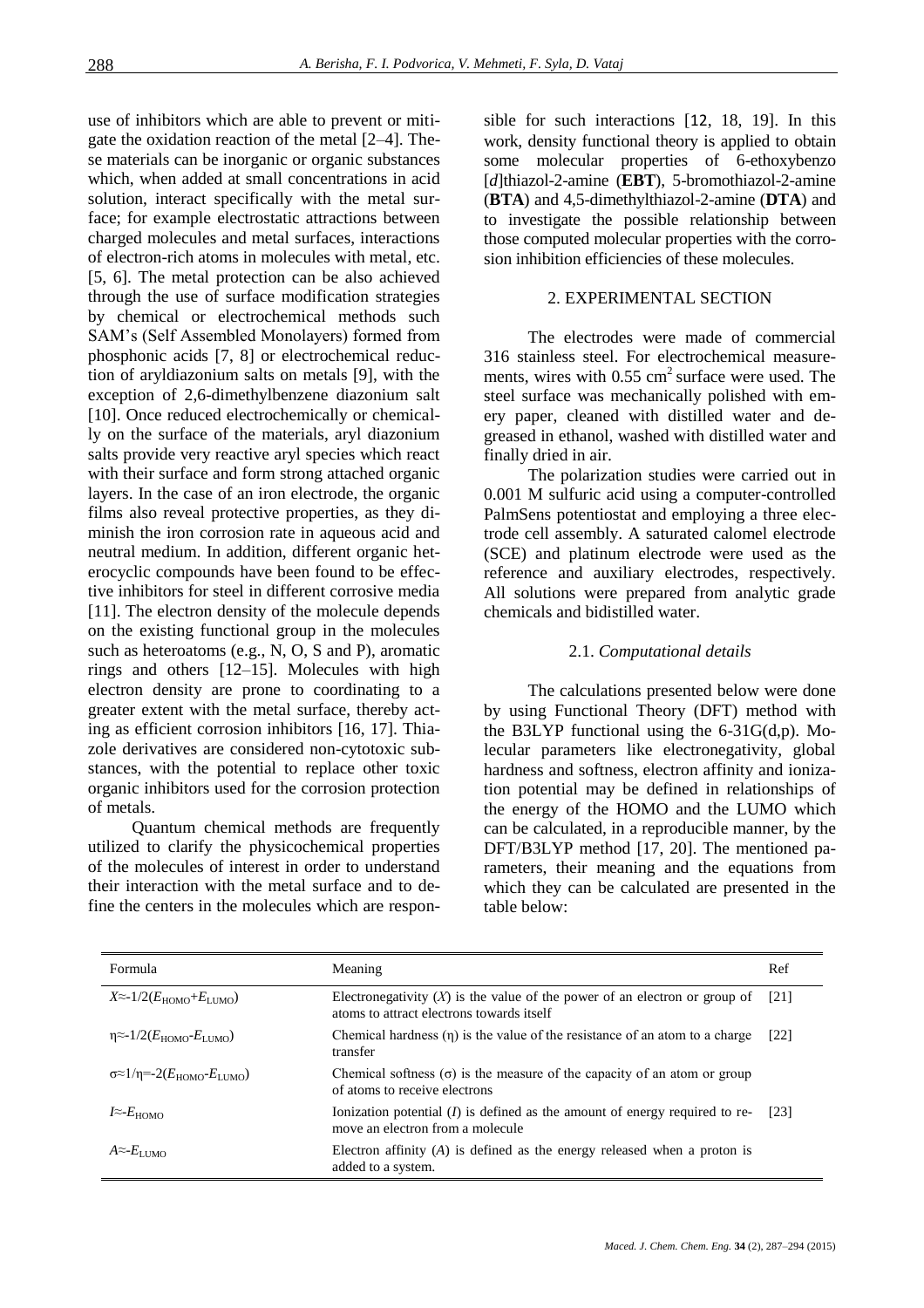### 3. RESULTS AND DISCUSSION

## 3.1. *Potentiodynamic polarization*

The anodic and cathodic polarization curves of a mild steel electrode in aqueous 0.001 M  $H<sub>2</sub>SO<sub>4</sub>$  in the absence and presence of various heterocyclic compounds at 25 ºC are shown in Figure 1. One can observe in all of these semi-logarithmic polarization curves that in the presence of **DTA**, **EBT** and **BTA** molecules, the decrease of anodic and cathodic current indicates that the oxidation of the iron and the proton discharge are slowed down.

This protection is attributed to the adsorption of the inhibitor over the corroded metal surface [24, 25]. Since both anodic dissolution of iron and hydrogen evolution were suppressed, the studied molecules behave like a mixed inhibitor [26].

Polarization resistances of Fe electrodes without and in the presence of the inhibitors **EBT**, **BTA** and **DTA** are measured when the electrode potential is swept over a small range from  $E_{\text{corr}}$  ( $\pm$ 10 mV, which does not affect the natural corrosion process). These results are shown in Figure 2 and their values are given in Table 1.



**Fig. 1.** Polarization curve for mild steel in  $0.001 \text{ M H}_2\text{SO}_4$  in the presence (line) and absence (red dashed line) of: A-1. 4,5-dimethylthiazol-2-amine; A-2. 5-bromothiazol-2-amine; A-3. 5 mM 6-ethoxybenzo[*d*]thiazol-2-amine (red dashed line) at a scan rate of 1 mV/s (measured at 25 °C), and an inhibitor concentration 5 mM.

The values of associated electrochemical parameters, such as corrosion potential ( $E_{\text{corr}}$ ) and corrosion current density  $(I_{\text{corr}})$ , were calculated from the intersection of anodic and cathodic Tafel

slopes of the polarization curves and are shown in Table 1. The IE (%) was calculated using the following equation:

$$
IE(96) = \frac{(l_{corr})_{absenceofinhibitor} - (l_{corr})_{presenceofinhibitor}}{(l_{corr})_{absenceofinhibitor}} \times 100
$$
 (1)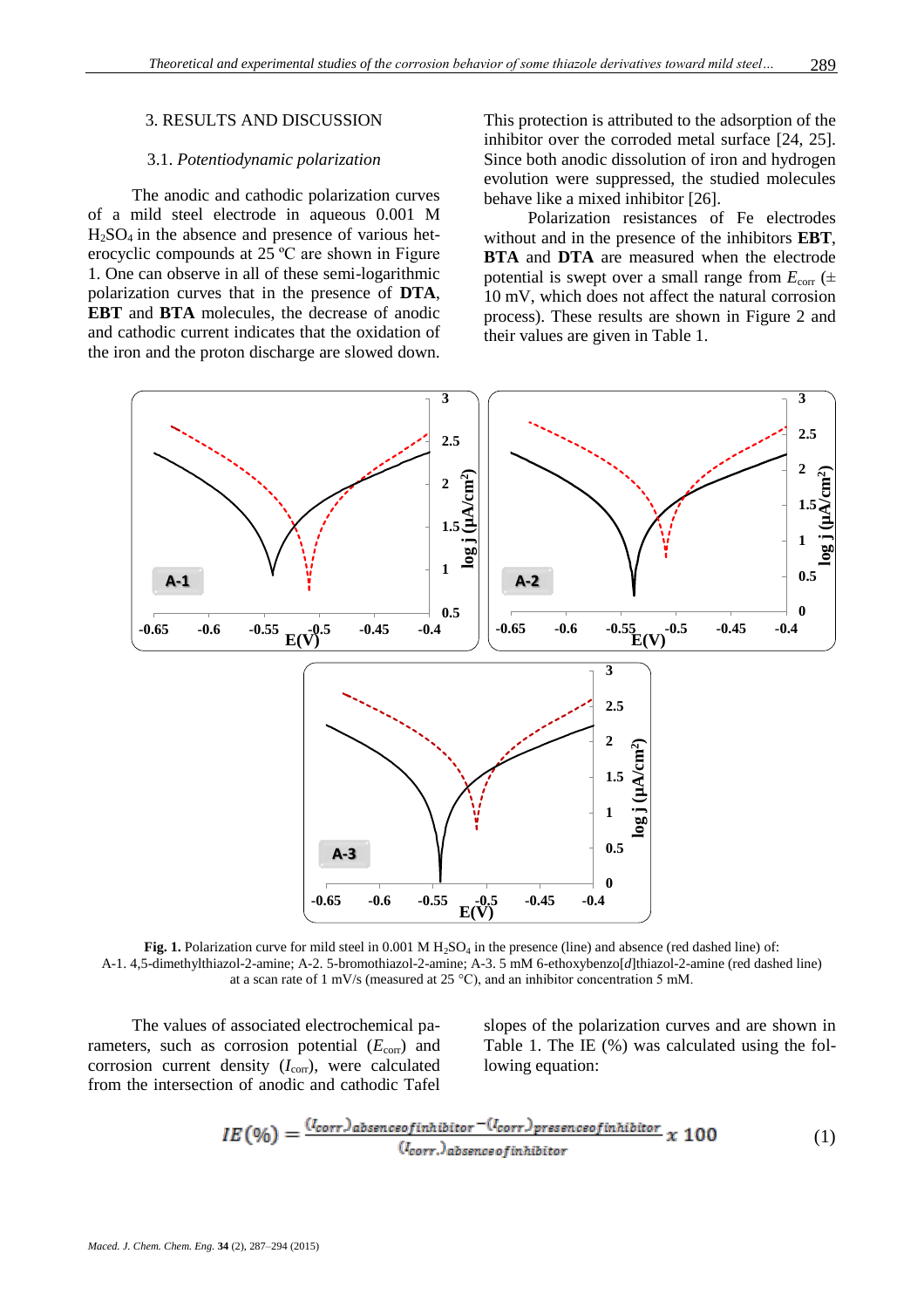

**Fig.2.** Polarization resistance measurements of Fe electrode in 0.001 M sulfuric acid: A. *Fe* electrode; B to D in the presence of 5 mM solutions of **EBT**, **BTA** and **DTA**.

# Table 1

*The chemical structure of the investigated compounds, their inhibition efficiency and polarization resistance values (Fe electrode, 0.001 M H<sub>2</sub>SO<sub>4</sub> + 5 <i>mM of the corresponding inhibitor molecule).* 



The optimized geometries of the studied compounds are shown in Figure 3 together with the Mulliken charges population at the so called frontier orbitals HOMO and LUMO.

The shape and symmetry of HOMO and LUMO are the main parameters for estimating the reactivity of a molecule as well as estimating the course of chemical reactions [12, 27]. The analysis of HOMO indicates the regions of the molecule that have a tendency to donate electrons to electrophilic species while the analysis of LUMO predicts the regions of the molecule with a high tendency to accept electrons from nucleophilic species. Ionization potential is directly related to the energy of the HOMO orbital and the electron affinity is dependent on the energy of the LUMO orbital. Our results show that HOMO and LUMO are delocalized throughout the molecules of the selected compounds.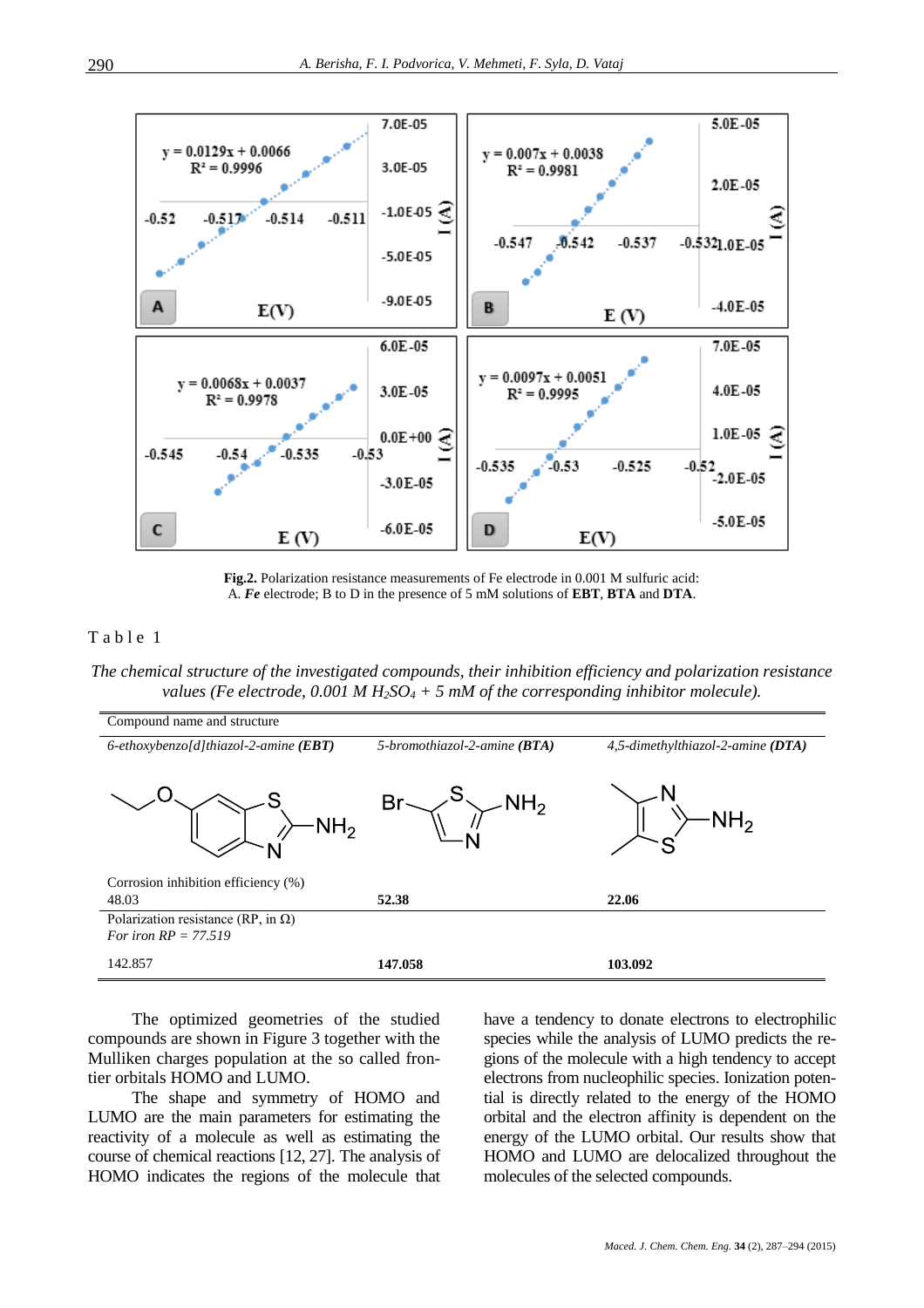

**Fig. 3.** Optimized structures: A. HOMO, B. HOMO density, C. LUMO, and D. LUMO density for the studied compounds: A. Amino-6-thoxybenzothiazole; B. 2-amino-4,5-dimethylthiazole, C. 2-amino-5-bromothiazole*.* (B3LYP/6-31G (d,p) results *in vacuo*).

In EBT, the HOMO orbital has the highest distribution on the C5=C6 and C3=C4 double bonds and at nitrogen atoms at N1=C7 and N2, which implies that these are the regions of the molecule with the highest tendency to donate electrons; LUMO is strongly localized on the C11 atom. In the BTA molecule, the HOMO orbital is spread in the region between the C2=C3 (greater extent) and C1=N1 (less extent) double bonds and at the nitrogen atom at N2; LUMO is strongly localized between the ring atoms. In DTA, the HO-MO orbital is spread in the region between the C2=C3 double bond; LUMO is spread out on almost all atoms of the aromatic rings between S1- C1-N2 atoms.

We have also calculated the molecular volume (MV) of three studied compounds. Molecular volume governs the surface coverage of the inhibitor on the metal surface. The compound that would have the highest surface coverage of the metal typically corresponds to that with the greatest inhibition efficiency. A comparison of the MV values across structures show the order EBT>DTA>BTA. Therefore, the expected order of inhibition efficiency would favorably be such that EBT>DTA>BTA, which is not the case with experimentally obtained inhibition efficiency for these compounds. The properties influencing the reactivity of the compound include the energy of HOMO ( $E_{\text{HOMO}}$ ), the energy of LUMO ( $E_{\text{LUMO}}$ ), the energy difference between HOMO and LUMO (∆*E*), global hardness (η), global softness (σ) and the dipole moment (μ), etc. These parameters are reported in Table 2.

As mentioned before, the energy of HOMO shows the capability of the molecule to donate electrons [12, 17, 28]. The molecule with the higher  $E_{HOMO}$  has electrons with higher energy and therefore it can easily share these electrons with other species. In the investigated compounds, the order of the  $E_{HOMO}$  is BTA>EBT>DTA; consequently, BTA should have the highest tendency to adsorb onto the metal surface and provide electrons the lone pair electrons on S and N atoms to the unoccupied iron d-orbital [29, 30]. This trend agrees very well with experimentally determined inhibition efficiencies. A negative value for  $E_{\text{HOMO}}$  indicates physical adsorption of the organic molecule [31].

#### Table 2

*The molecular properties for the investigated compounds using: DFT, B3LYP/6-31G (d,p). Results in vacuo. All energies are in eV.*

| Structure  | $E_{HOMO}$ | $E_{LIMO}$ | ΔΕ    | MV     |      | IP   |      |      |      |       |
|------------|------------|------------|-------|--------|------|------|------|------|------|-------|
| <b>EBT</b> | $-5.24$    | $-0.08$    | 5.160 | 168.23 | 2.81 | 5.24 | 0.08 | 2.66 | 2.58 | 0.388 |
| <b>BTA</b> | $-5.64$    | $-0.30$    | 5.340 | 107.64 | 2.81 | 5.64 | 0.30 | 2.97 | 2.67 | 0.375 |
| <b>DTA</b> | $-5.09$    | $-0.21$    | 5.300 | 126.26 | 1.47 | 5.09 | 0.21 | 2.44 | 2.65 | 0.377 |

The energy of LUMO shows the tendency of the molecule to accept electrons from an electronrich species. The molecule with the lowest energy

of LUMO has the highest tendency to accept electrons. The trend in  $E_{\text{LUMO}}$  for the calculated compounds is such that  $BTA < DTA < EBT$ , which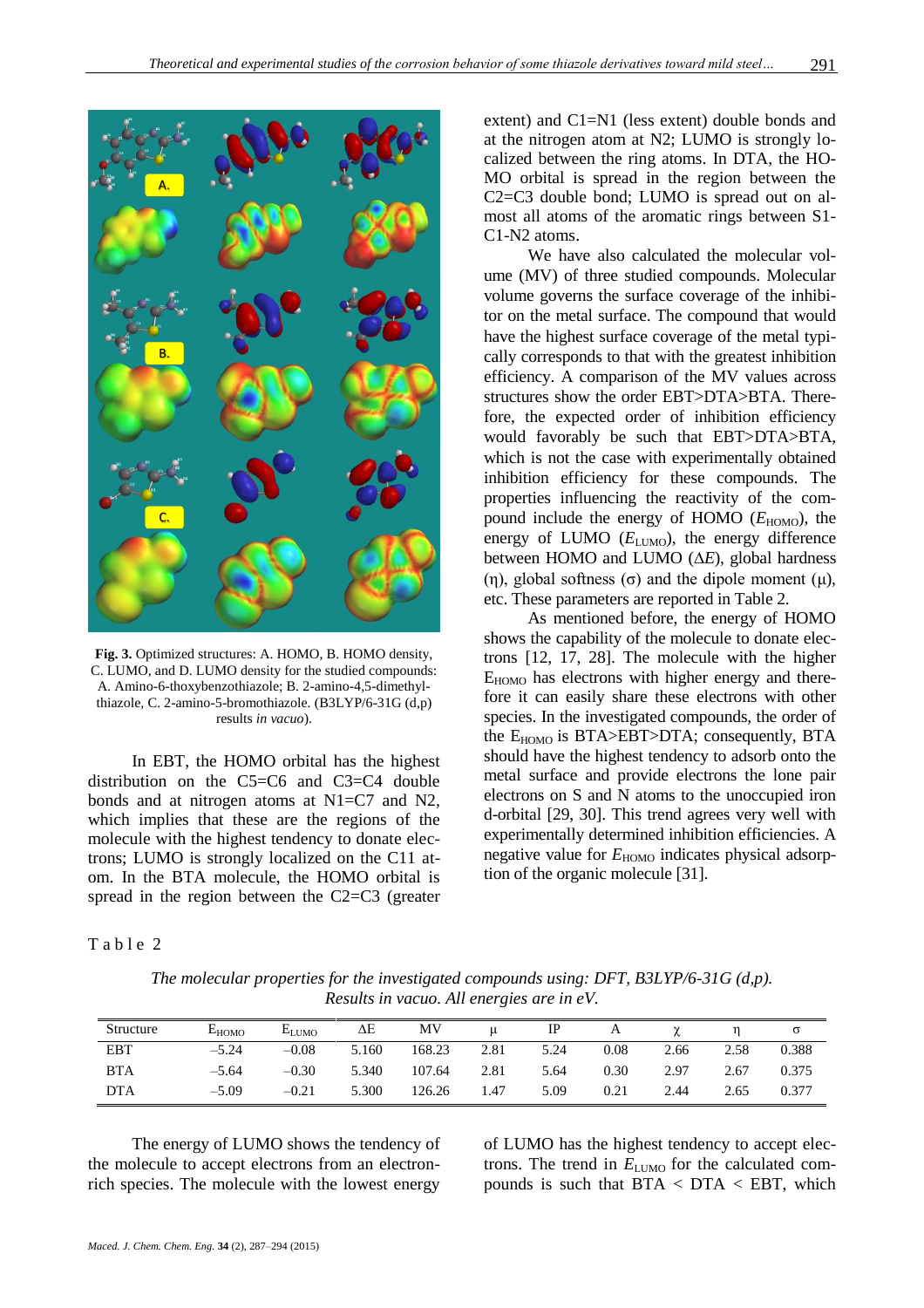implies that BTA would preferentially accept electrons from the metal surface.

The trend in the  $E_{\text{LUMO}}$ , however, does not also correlate well with the trend in the experimentally determined inhibition efficiency.

The energy difference between the  $E_{\text{HOMO}}$  and the  $E_{\text{LUMO}}$ ,  $\Delta E$ , tells about the reactivity of the molecule towards other chemical species. The molecule with the lowest ∆*E* value has the highest tendency towards reactivity and would favorably interact with the metal surface. A comparison of the ∆*E* values of the studied compounds shows that the trend is such that EBT < DTA< BTA. This trend also does not correlate well with the trend in the experimentally determined inhibition efficiencies.

The global hardness and softness parameters are frequently discussed in terms of hard-soft-acidbase (HSAB) theory. According to this theory, soft acids interact preferentially with soft bases and hard ones with hard bases. Metals are generally considered to be soft acids [32]; therefore, they would preferentially interact with inhibitors that have high σ values and low η values. The σ values for the investigated compounds follow the trend EBT<BTA<DTA, which is not in good agreement with experimentally determined inhibition efficiency of the inhibitors. The dipole moment tells about the polarity of the molecule. Numerous researchers in the area of corrosion science have established that an increase in the inhibition efficiency is related to the increase in the dipole moment [28]. The order of the dipole moment for the studied compounds is such that BTA≈ EBT>DTA. This trend correlates well with experimentally determined inhibition efficiency.

Some molecular properties apart the reactivity of molecules also indicate the site selectivity in an individual chemical species, i.e., the regions of the molecules on which certain type of reactions are likely to occur. The partial atomic charge on the atoms of the molecule is one of these parameters. The interaction between the metal and the inhibitor is often considered to preferentially take place on the atom with the highest negative charge [33]. The Mulliken atomic charges for the studied compounds are reported in Table 3 and the highest negative charge on all the molecules is located on the heteroatoms, which suggests that these centers have the highest electron density and would preferentially interact with the metal surface. This is in agreement with the results obtained by Maniavel et al. [34], which showed that inhibitor properties of (*S*)-4,5,6,7-tetrahydrobenzo[*d*]thiazole-2,6-diamine (TDA) molecule on the iron surface were due to the electrostatic attraction between heteroatom in the TDA and iron surface.

# Table 3

|                | <b>EBT</b>                |                | <b>BTA</b>                |                | <b>DTA</b>                   |
|----------------|---------------------------|----------------|---------------------------|----------------|------------------------------|
| Atom           | Mulliken<br>atomic charge | Atom           | Mulliken<br>atomic charge | Atom           | Mulliken<br>atomic<br>charge |
| C1             | $-0.255$                  | C1             | 0.287                     | C1             | 0.293                        |
| C <sub>2</sub> | $-0.134$                  | C <sub>2</sub> | $-0.238$                  | C <sub>2</sub> | 0.296                        |
| C <sub>3</sub> | 0.293                     | C <sub>3</sub> | 0.051                     | C <sub>3</sub> | $-0.153$                     |
| C <sub>4</sub> | $-0.161$                  | S <sub>1</sub> | 0.257                     | C <sub>4</sub> | $-0.509$                     |
| C <sub>5</sub> | $-0.192$                  | N1             | $-0.444$                  | S1             | 0.183                        |
| C6             | 0.390                     | N <sub>2</sub> | $-0.743$                  | N1             | $-0.493$                     |
| C7             | 0.306                     | Br1            | $-0.027$                  | N <sub>2</sub> | $-0.751$                     |
| C8             | $-0.214$                  |                |                           |                |                              |
| N1             | $-0.526$                  |                |                           |                |                              |
| N2             | $-0.757$                  |                |                           |                |                              |
| <b>O1</b>      | $-0.511$                  |                |                           |                |                              |

*Mulliken atomic charges on the atom of the investigated compounds (B3LYP/6-31G d,p) results in vacuo*

#### 4. CONCLUSIONS

The inhibition efficiency of: 6-ethoxybenzo [*d*]thiazol-2-amine (EBT), 5-bromothiazol-2-amine (BTA) and 4,5-dimethylthiazol-2-amine (DTA) has been investigated by experimental techniques

and quantum chemical approaches. Potentiodynamic measurements put in evidence the inhibitor properties of these thiazole derivatives toward ion corrosion in aqueous acid medium. The quantum chemical calculations revealed information about the active centers (of the compounds) which would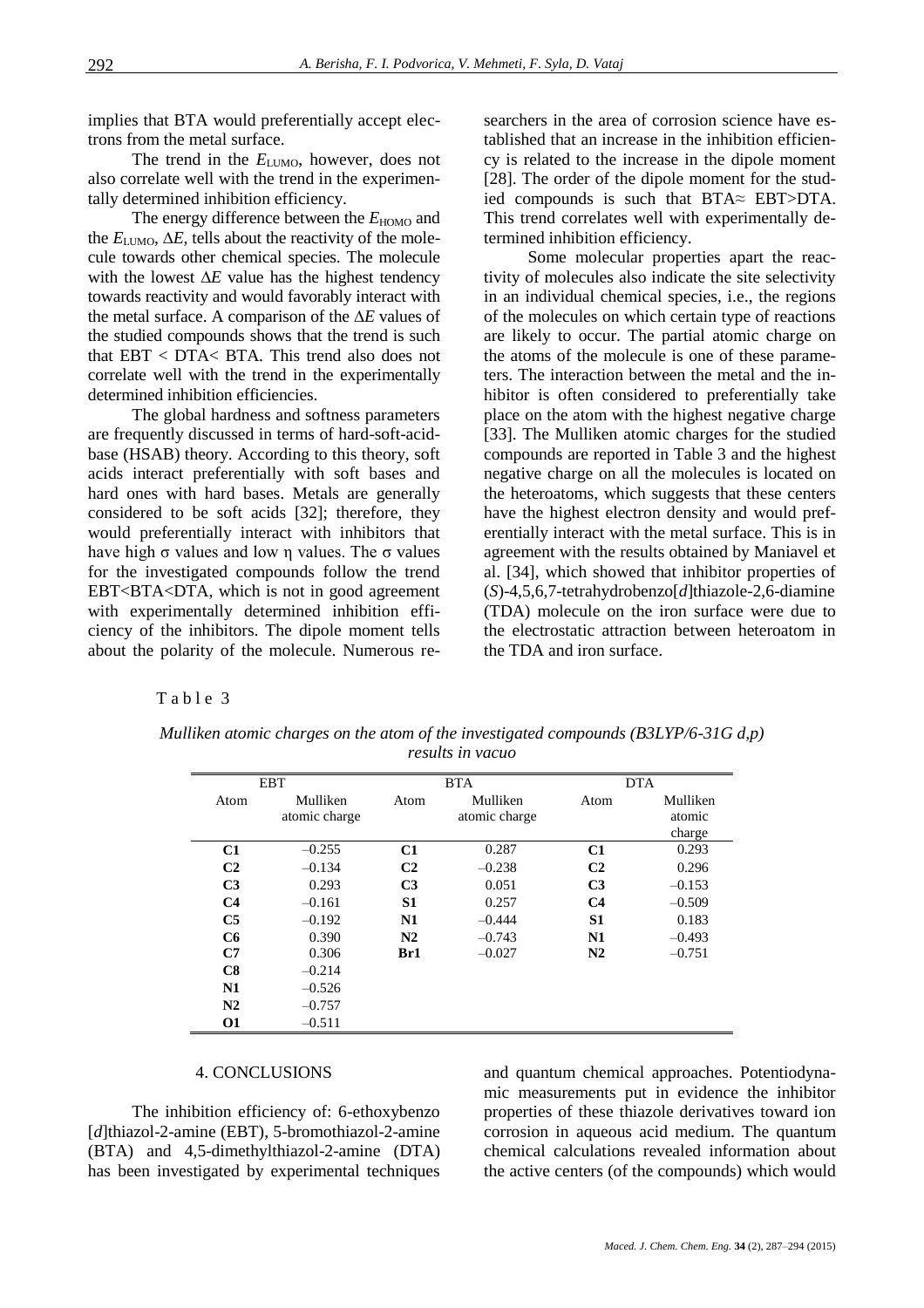likely interact with the metal surface. The analysis of the HOMO and LUMO orbital energies showed the possible electron donating centers on the inhibitor molecules and this tendency is also confirmed by calculating charges on the atoms. Experimental and theoretical results show that the inhibition efficiencies are highest for thiazole rings that contain extra hetero atoms apart that of the thiazole ring; these values are in good agreement with the calculated Mülliken charges, which impose that these atoms are more prone to adsorb on the iron surface and thus have a greater impact on corrosion inhibition efficiency.  $E_{HOMO}$ , dipole moment and Mülliken atomic charges are the parameters which best correlate with the experimental data.

#### **REFERENCES**

- [1] R. Plankaert, *Surface Coating*. In Ullman's Encyclopedia of Industrial Chemistry,  $5<sup>th</sup>$  Ed.; VCH: Weinheim, 1994; Vol. A25.
- [2] G. Trabanelli, Inhibitors An Old Remedy for a New Challenge, *Corrosion*, **47**, 410–419 (1991).
- [3] P. B. Raja, M. G. Sethuraman, Natural products as corrosion inhibitor for metals in corrosive media, *Mater. Lett.*, **62**, 113–116 (2008).
- [4] M. Lagrenée, B. Mernari, M. Bouanis, M. Traisnel, F. Bentiss. *Corros. Sci.*, **44**, 573–588 (2002).
- [5] Y. I. Kuznetsov, *Organic Inhibitors of Corrosion*  of Metals, 1<sup>st</sup> Edition, Published by Springer, Einbeck, Germany 1996.
- [6] M. Ash, I. Ash, *Handbook of Corrosion Inhibitors*, Synapse Information Resources, Endicott, N.Y., 2011.
- [7] G. Gunasekaran, R.Natarajan, V. S. Muralidharan, N. Palaniswamy, B. V. App Rao, Inhibition by phosphonic acids, *Anti-Corros. Methods Mater.,* **44**, 248–259 (1997).
- [8] J. G. Van Alsten, Self-Assembled Monolayers on Engineering Metals: Structure, Derivatization, and Utility, *Langmuir*, **15**, 7605–7614 (1999).
- [9] a) A. Chausse, M. M. Chehimi, J. Pinson, F. Podvorica and C. Vautrin-Ul, The Electrochemical Reduction of Aryldiazonium Salts on Iron electrodes. Their effects on Corrosion, *Chem. Mater.*, **14**, 392–400 (2002). b) M. C. Bernard, A. Chausse, E. Deliry, M. M. Chehimi, J. Pinson, F. Podvorica and C. Vautrin-Ul, Organic layers bonded to industrial, coinage and noble metals through electrochemical reduction of aryldiazonium salts, *Chem. Mater.*, **15**, 3540–3552 (2003). c) F.I. Podvorica, F. Kanoufi, J. Pinson, C. Combellas, spontaneous grafting of diazoates on metals, *Electrochim. Acta*, **54***,* 2164-2170 (2009).

d) A. Berisha, C. Combellas, F. Kanoufi, J. Pinson, S. Ustaze, F. I. Podvorica, Physisorption vs grafting of aryldiazonium salts onto iron: A corrosion study., *Electrochim.Acta*, **56**, 10672–10676 (2011).

- [10] a) C. Combellas, De-en Jiang, F. Kanoufi, J. Pinson, and F. I. Podvorica**,** Steric effects in the reaction of aryl radicals on surfaces, *Langmuir***, 25**, 286–293 (2009), b) A. Berisha, C. Combellas, F. Kanoufi, J. Pinson, S. Ustaze, F. I. Podvorica, Indirect Grafting of Acetonitrile Derived Films on Metallic Substrates, *Chem. Mater*. **22**, 2962–2969 (2010).
- [11] a) S. A. Refaey, F. Taha, A. Abd El-Malak, Inhibition of stainless steel pitting corrosion in acidic medium by 2-mercaptobenzoxazole, *Appl. Surf. Sci.,* **236**, 175–185 (2004). b) X. Li, S. Deng, H. Fu, G. Mu, Inhibition effect of 6-benzylaminopurine on the corrosion of cold rolled steel in H2SO<sup>4</sup> solution, *Corros. Sci,* **5***1*, 620–634 (2009). c) P. C. Okafor, X. Liu, Y. G. Zheng, Corrosion inhibition of mild steel by ethylamino imidazoline derivative in  $CO<sub>2</sub>$ -saturated solution, *Corros. Sci.,* **51**, 761–768 (2009).
- [12] G. Gece, The use of quantum chemical methods in corrosion inhibitor studies, *Corros. Sci.*, **50**, 2981– 2992 (2008).
- [13] H. Ashassi-Sorkhabi, B. Shabani, D. Seifzadeh, Corrosion inhibition of mild steel by some Schiff base compounds in hydrochloric acid, *Appl. Surf. Sci.,* **239**, 154–164 (2005).
- [14] H. Ashassi-Sorkhabi, B. Shabani, D. Seifzadeh, Effect of some pyrimidinic Schiff bases on the corrosion of mild steel in hydrochloric acid solution, *Electrochem. Acta*, **50**, 3446–3452 (2005).
- [15] S. A. Umoren, I. B. Obot, E. E. Ebenso, N. O. Obi-Egbedi, The Inhibition of aluminum corrosion in hydrochloric acid solution by exudate gum from Raphia hookeri, *Desalination*, **247**, 561–572 (2009).
- [16] R. M. Issa, M. K. Awad, F. M. Atlam, Quantum chemical studies on the inhibition of corrosion of copper surface by substituted uracils, *Appl. Surf. Sci.,* **255**, 2433 (2008).
- [17] M. M.Kabanda, L. C. Murulana, E. E. Ebenso, Theoretical studies on phenazine and related compounds as corrosion inhibitors for mild steel in sulfuric acid medium, *Int. J. Electrochem. Sci.*, **7**, 7179–7205 (2012).
- [18] K. F. Khaled, Molecular simulation, quantum chemical calculations and electrochemical studies for inhibition of mild steel by triazoles, *Electrochem. Acta*, **53**, 3484–3492 (2008).
- [19] B. Gomez, N. V. Likhanova, M. A. Dominguez-Aguilar, R. Martinez-Palou, A. Vela, J. L. Gazquez, Quantum Chemical Study of the Inhib-